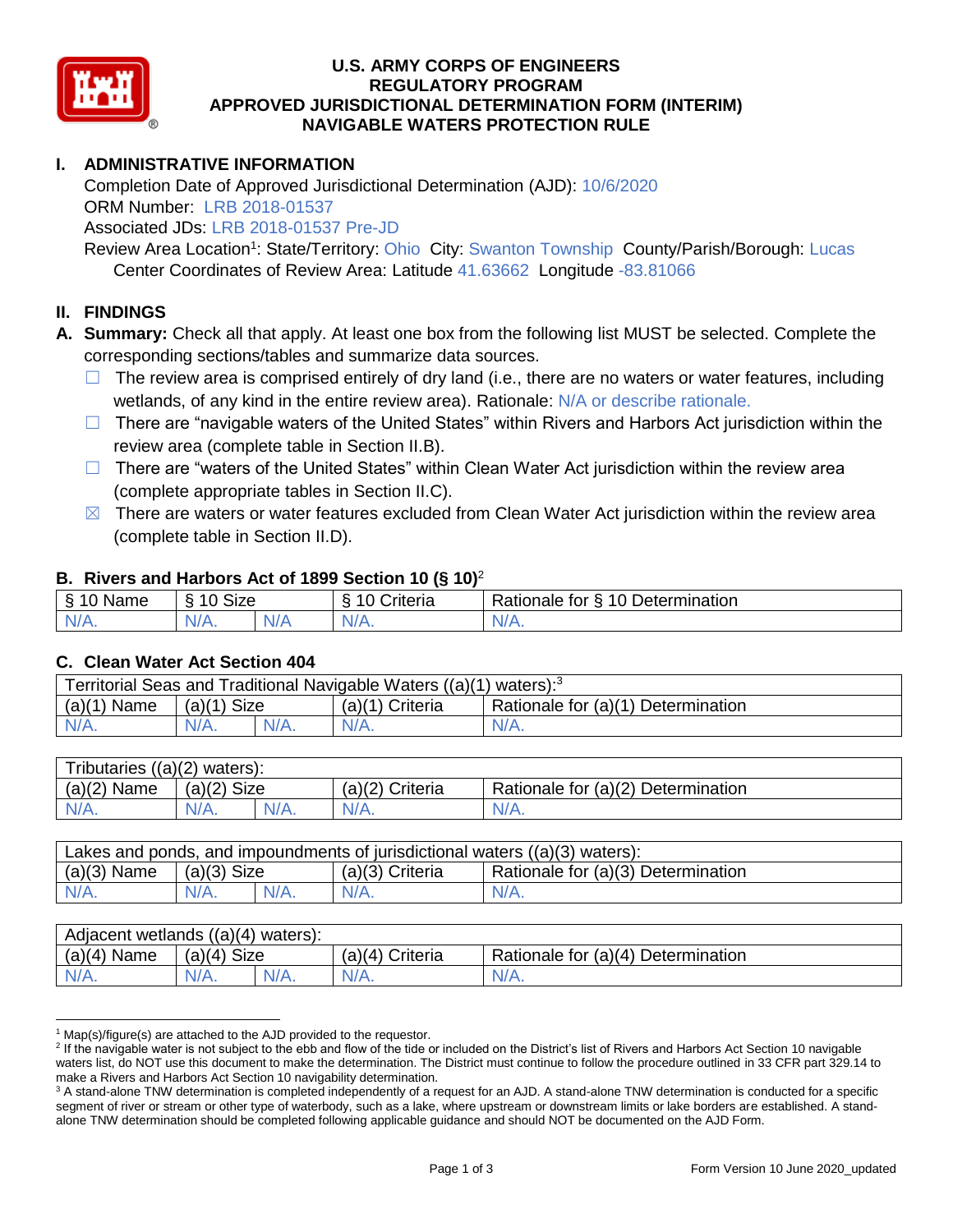

## **U.S. ARMY CORPS OF ENGINEERS REGULATORY PROGRAM APPROVED JURISDICTIONAL DETERMINATION FORM (INTERIM) NAVIGABLE WATERS PROTECTION RULE**

# **D. Excluded Waters or Features**

| Excluded waters $((b)(1) - (b)(12))$ : <sup>4</sup> |                       |                |                                                                                                                                                                                                   |                                                                                                                                                                                                                                                                                                                                                                                                                                                                                                                                                                                                                                                                                                                                                                                                                                                                                                                                            |  |
|-----------------------------------------------------|-----------------------|----------------|---------------------------------------------------------------------------------------------------------------------------------------------------------------------------------------------------|--------------------------------------------------------------------------------------------------------------------------------------------------------------------------------------------------------------------------------------------------------------------------------------------------------------------------------------------------------------------------------------------------------------------------------------------------------------------------------------------------------------------------------------------------------------------------------------------------------------------------------------------------------------------------------------------------------------------------------------------------------------------------------------------------------------------------------------------------------------------------------------------------------------------------------------------|--|
| <b>Exclusion Name</b>                               | <b>Exclusion Size</b> |                | Exclusion <sup>5</sup>                                                                                                                                                                            | Rationale for Exclusion Determination                                                                                                                                                                                                                                                                                                                                                                                                                                                                                                                                                                                                                                                                                                                                                                                                                                                                                                      |  |
| <b>UNT to Drennan</b><br><b>Ditch</b>               | 1,860                 | linear<br>feet | $(b)(5)$ Ditch that is<br>not an $(a)(1)$ or<br>$(a)(2)$ water, and<br>those portions of<br>a ditch<br>constructed in an<br>$(a)(4)$ water that<br>do not satisfy the<br>conditions of<br>(c)(1). | The UNT to Drennan Ditch is a linear feature<br>that extends across the south side of an existing<br>wooded area before turn north towards Prairie<br>Ditch. Based upon a November 20, 2019 site<br>visit the channel upstream (east) of<br>approximately 41.636662/-83.810613 lacked an<br>OHW (approximately 660 feet) and the<br>approximately 1,860 downstream portion was<br>determined to be intermittent. Flow to Drennan<br>Ditch was partially blocked by woody debris and<br>an old culvert. A man made earthen berm<br>borders the ditch along the south and west<br>sides.<br>A review of USGS Topo maps from Historical<br>Aerials.com from 1935, 1939, 1952, 1961, 1968<br>and 1982 depict a channel draining west across<br>the property. The first aerial that depicts a<br>channel draining north to Drennan Ditch is from<br>1993.<br>There is no indication that this ditch abuts or is<br>adjacent to Wetlands 1 or 2. |  |

## **III. SUPPORTING INFORMATION**

- **A. Select/enter all resources** that were used to aid in this determination and attach data/maps to this document and/or references/citations in the administrative record, as appropriate.
	- $\boxtimes$  Information submitted by, or on behalf of, the applicant/consultant: Wetland Delineation Report 16 October 2019

This information is sufficient for purposes of this AJD. Rationale: Informatin is sufficient

 $\Box$  Data sheets prepared by the Corps: Title(s) and/or date(s).

 $\boxtimes$  Photographs: Aerial and Other: Google Earth – 1994, 2000, 2003-2006, 2009-2011 and 2014-2016; Histoircal Aerials 1963, 1965, 1993, 2004, 2006, 2009, 2011, 2013 2015, and 2017 and Site Photos provided by applicant 19 September 2019

- $\boxtimes$  Corps site visit(s) conducted on: 20 November 2019
- ☐ Previous Jurisdictional Determinations (AJDs or PJDs): ORM Number(s) and date(s).
- ☒ Antecedent Precipitation Tool: *provide detailed discussion in Section III.B*.

<sup>4</sup> Some excluded waters, such as (b)(2) and (b)(4), may not be specifically identified on the AJD form unless a requestor specifically asks a Corps district to do so. Corps districts may, in case-by-case instances, choose to identify some or all of these waters within the review area.  $5$  Because of the broad nature of the (b)(1) exclusion and in an effort to collect data on specific types of waters that would be covered by the (b)(1)

exclusion, four sub-categories of (b)(1) exclusions were administratively created for the purposes of the AJD Form. These four sub-categories are not new exclusions, but are simply administrative distinctions and remain (b)(1) exclusions as defined by the NWPR.